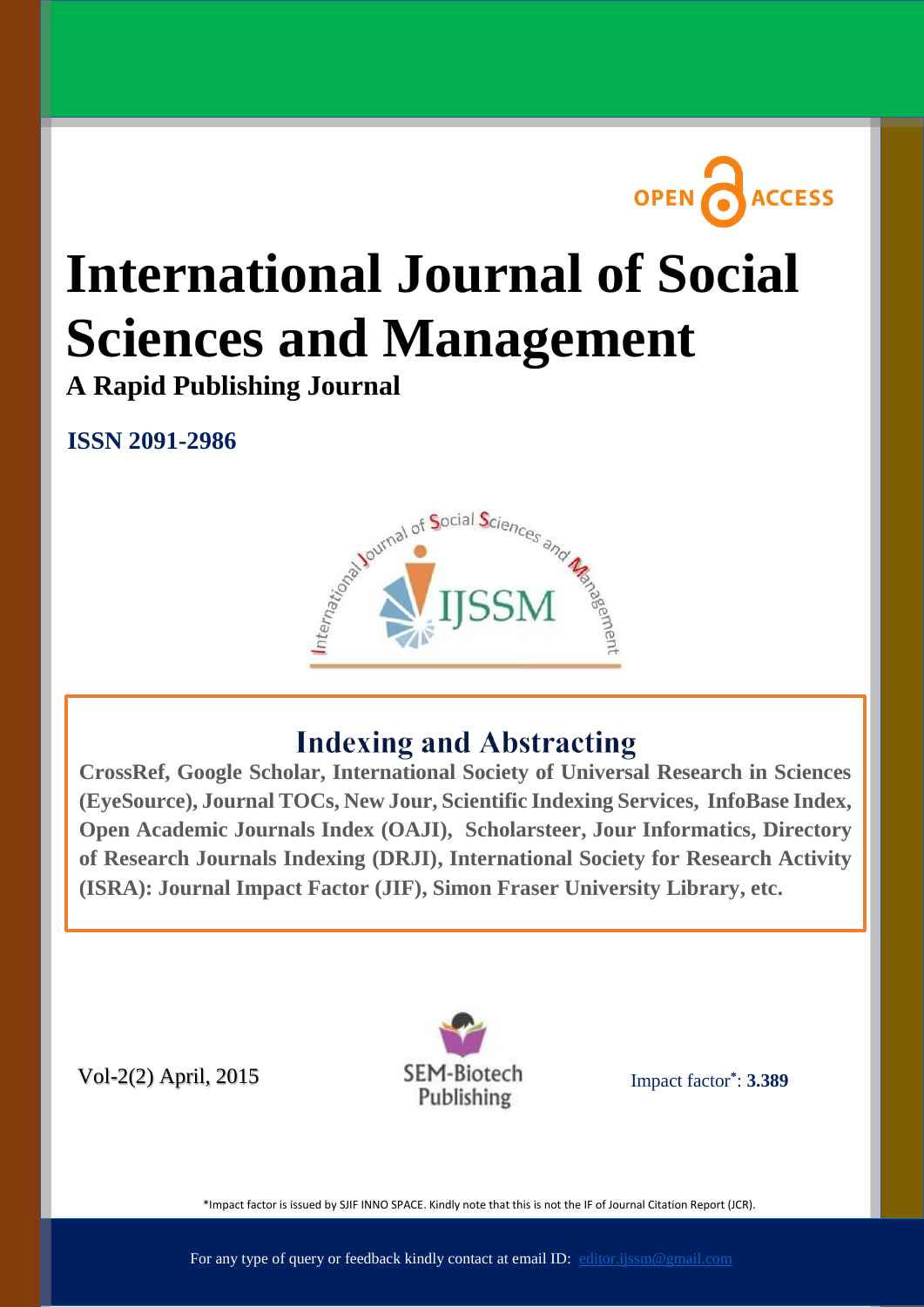

**Research Article**

# **International Journal of Social Sciences and Management**

# PARTICIPATION OF WOMEN IN DECISION MAKING IN GOAT REARING IN NADIA DISTRICT OF WEST BENGAL

#### **Nirmal Kumar Tudu1\* and Dulal Chandra Roy<sup>2</sup>**

*<sup>1</sup>Nadia Krishi Vigyan Kendra, Bidhan Chandra Krishi Viswavidyalaya, P.O.-Gayeshpur, Dist.-Nadia, West Bengal-741234, India <sup>2</sup>*Department of Instructional Livestock Farm Complex, West Bengal University of Animal & Fishery Sciences, Kolkata, West Bengal-700037, India

**\***Corresponding author email: [drnktudu@gmail.com](mailto:drnktudu@gmail.com)

## **Abstract**

The present research work was done in Nadia district in the state of West Bengal during January, 2011 to December, 2013. From the study revealed that women were responsible for the tasks like taking the animals for grazing, fodder collection, chaffing and storage of fodder etc. Almost entire activities, so far as washing and cleaning of goat sheds and feeding of goats, were being performed by the women. Results indicated that the rural women participation in five blocks in breeding activities was found to be minor activities due to social mores and taboos in society. Analysis of the data revealed that women participation in health care activities was found to be minor activities due to lack knowledge regarding health care activities. *The women in their late middle and old age actively participated in health care as they had learnt the things by seeing and out of experience. Most of the respondents interviewed were of the view that they require lot of training and knowledge with regard to the health care aspects.* From the study it was seen that no women take decision without the permission of their spouse for selling the animals.

**Key words:** Women goat farmer; feeding; management; breeding; health care; marketing

## **Introduction**

India is rich in goat population (16.7% of world share) and its genetic biodiversity (FAO, 2010). On the other hand, the state of West Bengal has the  $2<sup>nd</sup>$  highest goat population (150.69 lakh, *All India Livestock Census, 18th, 2007)* in the country (with 10.7% of the country's share). In rural areas goat keeping generates employment at the rate of 4.2% per annum (Dhara *et al.*, 2008). Goats are considered as the fixed deposits for the poorest of the poor supplying fund as and when necessary by virtue of their ready market demand (Sahoo *et al.*, 2004). The role of women in goat keeping is very significant in the rural families and goat is the most important means through which rural women are able to contribute meaningfully to the cash needs for her and their family members. Keeping in view of its association *"a front line demonstration on feeding and housing management systems of goat rearing" is being initiated by Nadia Krishi Vigyan Kendra, Bidhan Chandra Krishi Viswavidyalaya, Gayeshpur, Nadia* with specific objective to assess the participation and decision making of rural women in goat rearing activities.

## **Materials and methods**

The present research work was done in Nadia district in the state of West Bengal during January, 2011 to December, 2013. *The district Nadia is selected purposively. It lies* 

*between 2252`30" and 2405`40" parallels of North latitudes and 2208`10" and 8848`15" meridians of East Longitudes.* One village of each of the five blocks has been considered for this study. From each of the selected villages, 25 women goat keepers have been selected randomly. In this way 125 women goat keepers have been selected from five villages of the five blocks which have been constituted the sample of the present study. *The climate of Nadia district is characterized by an oppressive hot summer, high humidity all the year round and well distributed rainfall (annual average rainfall 1419 mm). Average daily maximum temperature is 31.8C, and minimum temperature is 21.3C during the period of study. Humidity is high throughout the year, average being 61.5% (minimum) to 92.9% (maximum). The study area is located in hot-humid zone having three distinct seasons, viz., summer (March to June), monsoon (July to October) and winter (November to February).* A pilot study has been carried out, and accordingly a structured interview schedule has been constructed. The data has been collected through face-to-face interview and by direct observation method. Data pertaining to women goat farmers' participation in decision making; viz., feeding, management, breeding, health care and marketing were recorded. Data were analyzed following the standard statistical methods (Snedecor and Cochran, 1967).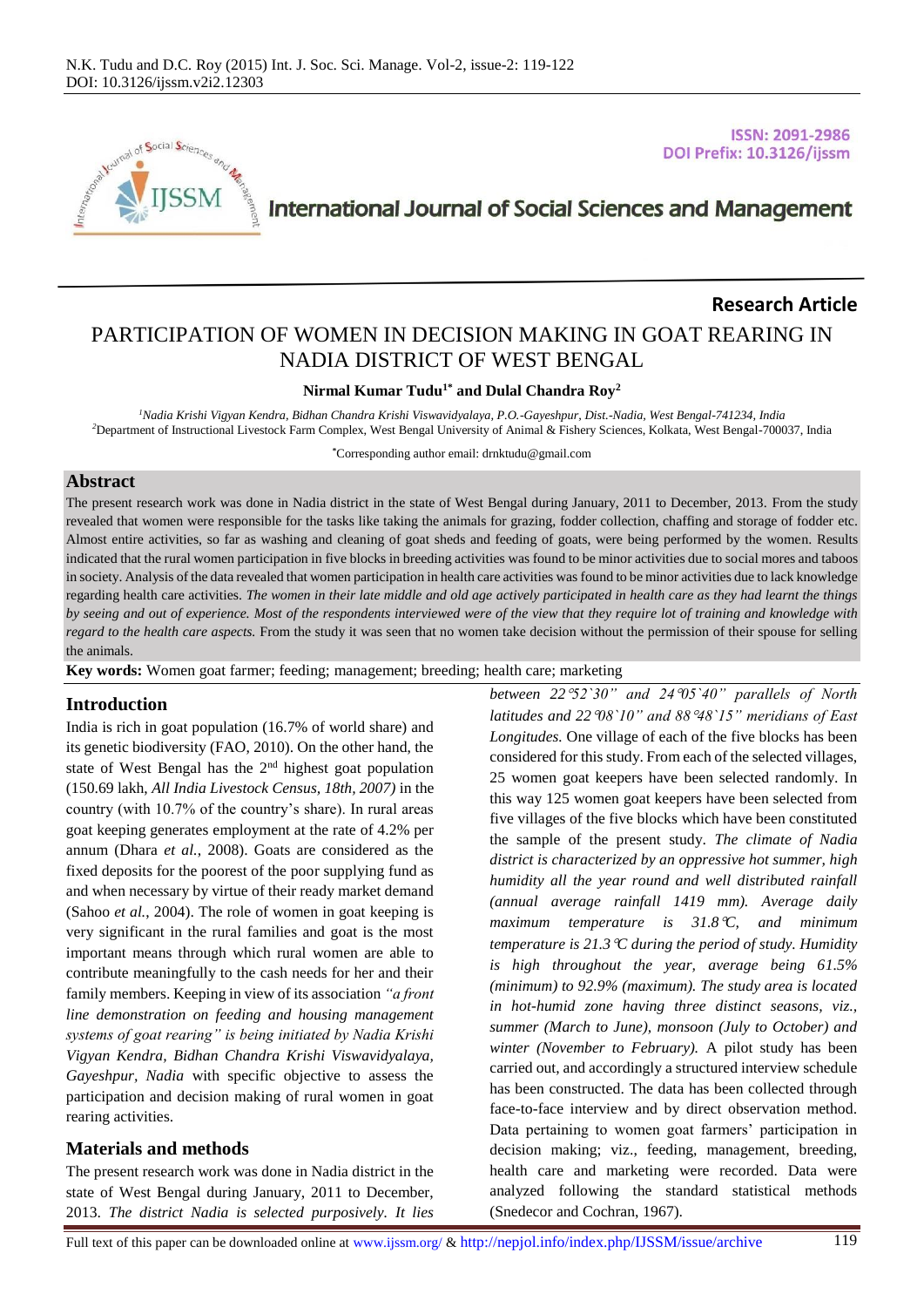#### **Results and Discussion**

# *Distribution of the women on the basis of their participation in goat rearing in five blocks of Nadia district of West Bengal*

Distribution of the women on the basis of their participation in goat rearing *in five blocks of Nadia district of West Bengal* is presented in Table 1.

#### *Haringhata Block*

Analysis of the data revealed that women members of farmers' family played a major role in feeding (72 per cent) and management (64 per cent) in the rearing of goats in Haringhata Block of Nadia district of West Bengal. Results indicated that 28 per cent of farm women were actively involved in breeding of animals. The study revealed that 20 per cent rural women were engaged in health care of animals. In the study area only 8 per cent women members were involved in marketing regarding selling or purchasing of goats (Table 1).

#### *Chakdah Block*

Analysis of the data revealed that women members of farmers' family played a major role in feeding (84 per cent) and management (68 per cent) in the rearing of goats in Chakdah Block of Nadia district of West Bengal. Results indicated that 24 per cent of farm women were actively involved in breeding of animals. The study revealed that 16

per cent rural women were engaged in health care of animals. In the study area only 12 per cent women members were involved in marketing regarding selling or purchasing of goats (Table 1).

#### *Ranaghat-I Block*

Analysis of the data revealed that women members of farmers' family played a major role in feeding (84 per cent) and management (76 per cent) in the rearing of goats in Ranaghat-I Block of Nadia district of West Bengal. Results indicated that 20 per cent of farm women were actively involved in breeding of animals. The study revealed that 16 per cent rural women were engaged in health care of animals. In the study area only 8 per cent women members were involved in marketing regarding selling or purchasing of goats (Table 1).

#### *Ranaghat-II Block*

Analysis of the data revealed that women members of farmers' family played a major role in feeding (88 per cent) and management (60 per cent) in the rearing of goats in Ranaghat-II Block of Nadia district of West Bengal. Results indicated that 28 per cent of farm women were actively involved in breeding of animals. The study revealed that 20 per cent rural women were engaged in health care of animals. In the study area only 12 per cent women members were involved in marketing regarding selling or purchasing of goats (Table 1).

| <b>Table 1:</b> Distribution of the women on the basis of their participation in goat rearing in five blocks of Nadia district of West |  |  |  |  |  |  |  |
|----------------------------------------------------------------------------------------------------------------------------------------|--|--|--|--|--|--|--|
| Bengal                                                                                                                                 |  |  |  |  |  |  |  |

| Sl. No. | Name of the block | <b>Activities</b> | <b>Number</b>  | Percentage $(\% )$ |  |  |
|---------|-------------------|-------------------|----------------|--------------------|--|--|
|         |                   | Feeding           | 18             | 72.00              |  |  |
| 1.      |                   | Management        | 16             | 64.00              |  |  |
|         | Haringhata        | <b>Breeding</b>   | 7              | 28.00              |  |  |
|         |                   | Health care       | 5              | 20.00              |  |  |
|         |                   | Marketing         | $\overline{c}$ | 8.00               |  |  |
| 2.      |                   | Feeding           | 21             | 84.00              |  |  |
|         |                   | Management        | 17             | 68.00              |  |  |
|         | Chakdah           | <b>Breeding</b>   | 6              | 24.00              |  |  |
|         |                   | Health care       | 4              | 16.00              |  |  |
|         |                   | Marketing         | 3              | 12.00              |  |  |
|         |                   | Feeding           | 21             | 84.00              |  |  |
| 3.      |                   | Management        | 19             | 76.00              |  |  |
|         | Ranaghat-I        | <b>Breeding</b>   | 5              | 20.00              |  |  |
|         |                   | Health care       | 4              | 16.00              |  |  |
|         |                   | Marketing         | 2              | 8.00               |  |  |
| 4.      |                   | Feeding           | 22             | 88.00              |  |  |
|         |                   | Management        | 15             | 60.00              |  |  |
|         | Ranaghat-II       | <b>Breeding</b>   | 7              | 28.00              |  |  |
|         |                   | Health care       | 5              | 20.00              |  |  |
|         |                   | Marketing         | 3              | 12.00              |  |  |
| 5.      |                   | Feeding           | 20             | 80.00              |  |  |
|         |                   | Management        | 19             | 76.00              |  |  |
|         | Hanskhali         | <b>Breeding</b>   | 6              | 24.00              |  |  |
|         |                   | Health care       | 4              | 16.00              |  |  |
|         |                   | Marketing         | 2              | 8.00               |  |  |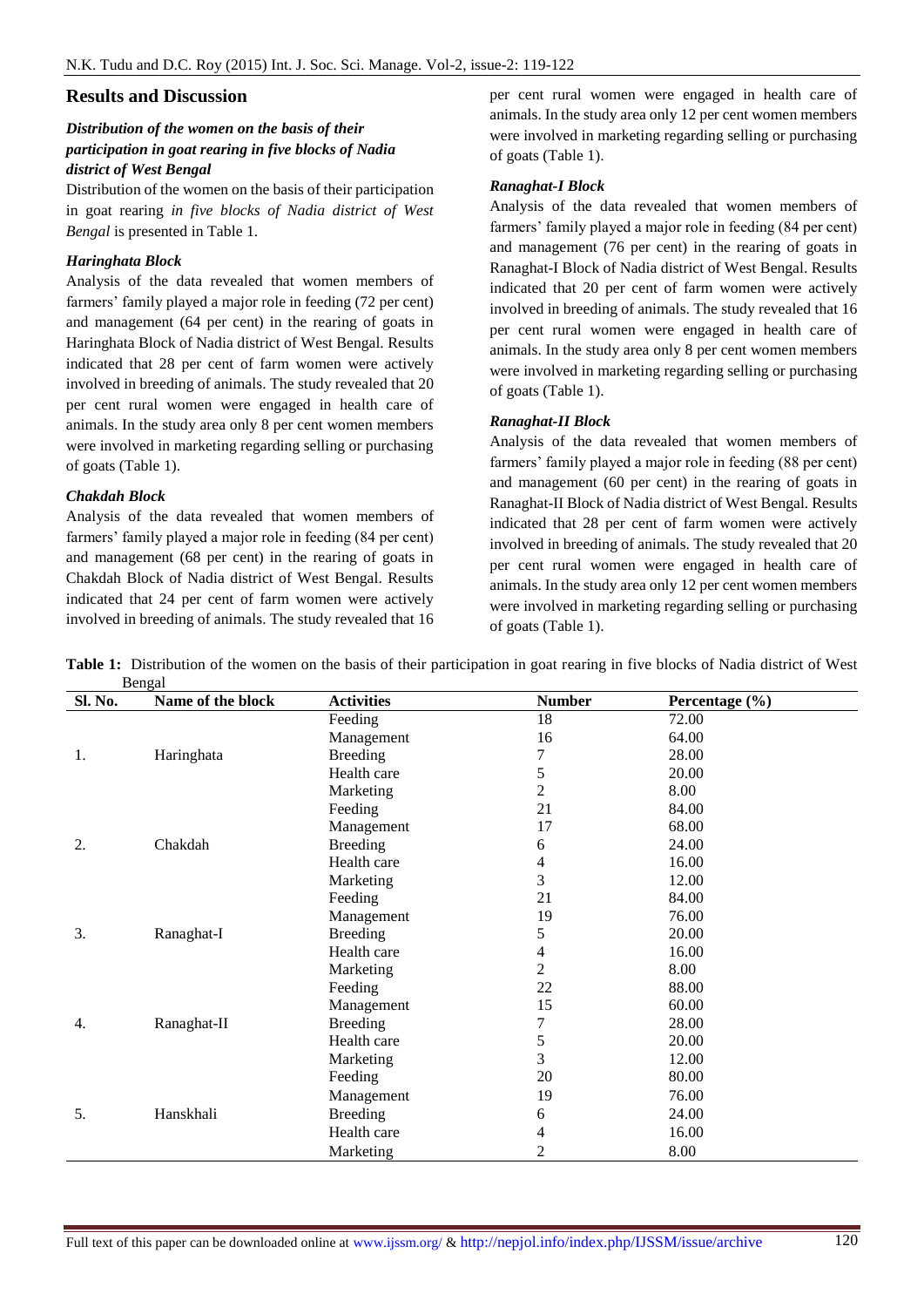#### *Hanshkhali Block*

Analysis of the data revealed that women members of farmers' family played a major role in feeding (80 per cent) and management (76 per cent) in the rearing of goats in Ranaghat-II Block of Nadia district of West Bengal. Results indicated that 24 per cent of farm women were actively involved in breeding of animals. The study revealed that 16 per cent rural women were engaged in health care of animals. In the study area only 8 per cent women members were involved in marketing regarding selling or purchasing of goats (Table 1).

From the study revealed that women were responsible for the tasks like taking the animals for grazing, fodder collection, chaffing and storage of fodder etc. Almost entire activities, so far as washing and cleaning of goat sheds and feeding of goats, were being performed by the women. Results indicated that the rural women participation in all blocks in breeding activities was found to be minor activities due to social mores and taboos in society. Analysis of the data revealed that women participation in health care activities was found to be minor activities due to lack of knowledge regarding health care activities. The women in their late middle and old age actively participated in health care as they had learnt the things by seeing and out of experience. Most of the respondents interviewed were of the view that they require lot of training and knowledge with regard to the health care aspects. From the study it was seen that no women take decision without the permission of their spouse for selling the animals. The present finding is supported by the earlier workers (Nandi *et al.*, 2011; Samanta *et al.*, 2009). Arshad *et al.* (2013) reported that women contribute in livestock management activities in addition to their routine household duties. Chauhan (2011) observed that farm women took a self-decision for decoration of house (79.17%) and selection and preparation of food (70.83%) in case of home management. Raut (2004) observed that 40% or more of total time on animal husbandry activities was contributed by female family members. Narmatha *et al.* (2009) reported that level of participation of women in livestock farming activities*,* actual doing of the work was more in management (85.5%), feeding (79.66%), health care (68.66%) and breeding (61.32%). But their actual participation was very low in marketing, selection of livestock enterprises, availing credit facilities and record maintenance. Upadhyay and Desai (2011) reported that farm women took independent decisions in the aspects of fodder management and milking whereas decisions in respect of economic aspects were taken jointly with their male counterparts. The participation was observed more in the aspects related to milking, feeding, health care and management, breeding and less in general aspect of animal husbandry. Kumar and Prajapati (2011) reported that farm women had poor knowledge status about the vaccination and other technical issues of the business as they were inadequately exposed to media,

technical information and trainings. Tyagi *et al.* (2014) reported that women plays important roles in most of the activities, *viz*., management, nutrition, health, reproduction and breeding, economics and marketing related to goat rearing but management and financial sharing from goat rearing remain their prime activities. Shetter *et al.* (2005) reported that participation of the women was found to slightly higher in regular activities than in the health activities, followed by marketing activities. Number of mandays consumed by regular activities was maximum, which was followed by health activities and marketing activities. Regarding decision making pattern, the decisions were made by wife alone in the activities; caring the animals and fixing the time of milking. Rajkumar and Kavithaa (2014) reported that rural men were actively involved in health care, decision making and cash generating activities like taking sick animals for medical treatment (93.33 per cent), caring animals for breeding (86.66 per cent), taking the male kids for castration (85 per cent) and marketing of animals (81.66 per cent).

# **Conclusion**

From the present study it can be concluded that women were responsible for the tasks like taking the animals for grazing, fodder collection, chaffing and storage of fodder etc. Almost entire activities, so far as washing and cleaning of goat sheds and feeding of goats, were being performed by the women. Participation of women in breeding activities was found to be minor activities due to social mores and taboos in society. Participation of women in health care activities was found to be minor activities due to lack of knowledge regarding health care activities. From the study no women take decision without the permission of their spouse for selling the animals.

## **References**

- *18th All India Livestock Census* (2007) Department of Animal Husbandry, Dairying & Fisheries, Ministry of Agriculture, Govt. of India, New Delhi.
- *Arshad S, Muhammad S and Ashraf I (2013) Women's participation in livestock farming activities. The J. Anim. Plant Sci.* **23**: 304-308.
- Chauhan NM (2011) Role performance of tribal farm women in agricultural and animal husbandry in Gujarat. *Karnataka J. Agri. Sci.* **24**: 672-674.
- Dhara KC, Ray N, Roy S, Samanta AK and Senapati PK (2008) Improvement of reproductive performances of Black Bengal goat through selection under field condition. *J. Anim. Vet. Adv.* **7**: 599-603.
- Kumar S and Prajapati CR (2011) Quantification of involvement of farm women in animal husbandry and dairy based farming system. *J. Comm. Mobili. Sustain. Dev.* **6**: 190- 193.